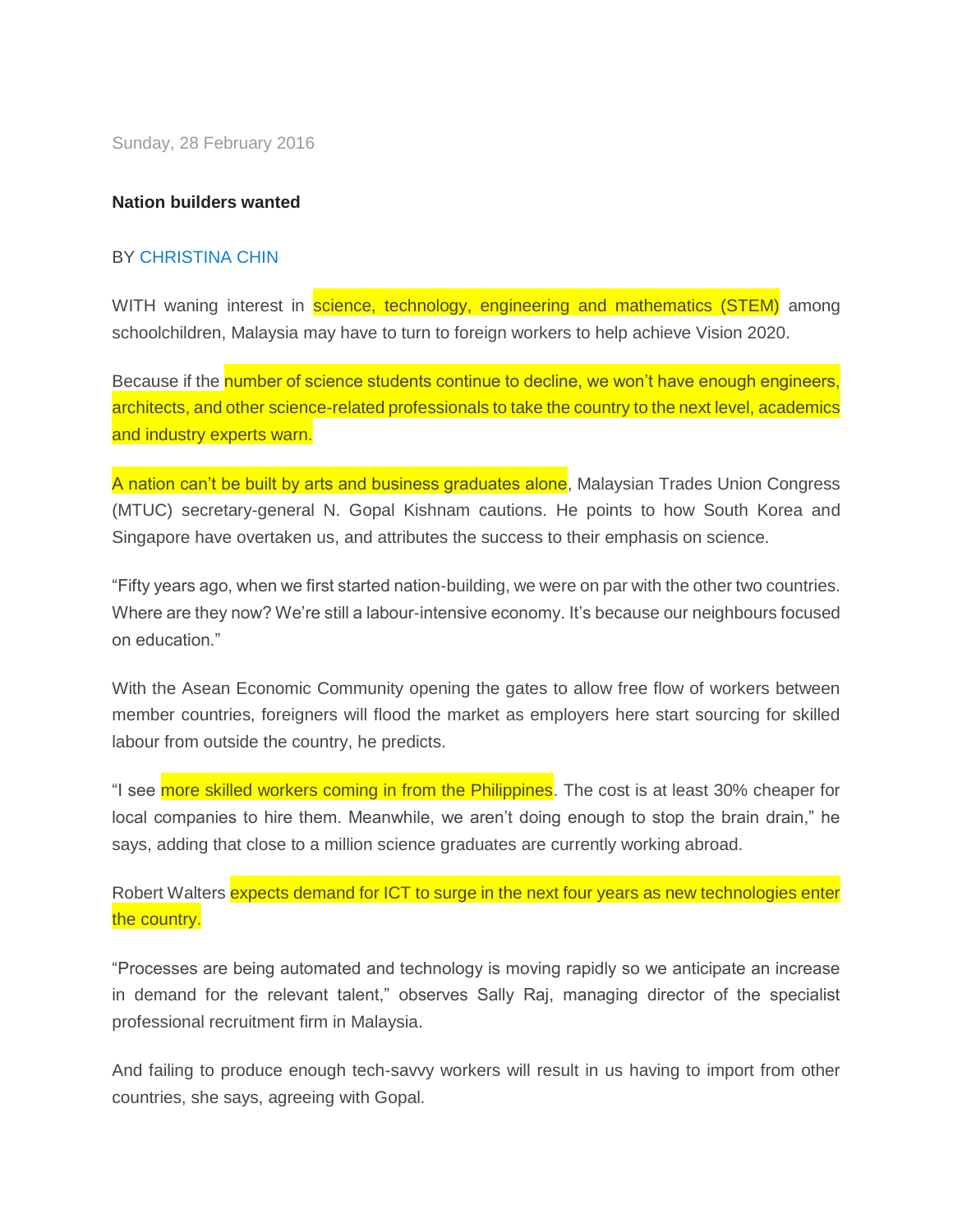"I'm not surprised if they're willing to accept lower pay packets here because of the lack of opportunities in their own countries."

Already faced with competition from foreign architects, the Malaysian Institute for Architects (PAM) hopes the Government will give priority to locals.

Its president Mohd Zulhemlee An says the demand for architects is high because there is substantial work, especially in the housing, education and health sectors.



Mohd Zulhemlee An

There are some 2,000 professional architects in the country, he says, but the ratio between one architect against the population is 1:15,000 – far below the range of 1:4,000 to 1:8,000 Unesco recommends for developed nations.

"We need to double our numbers. To achieve the Unesco ratio, we must register 400 new architects annually over the next five years. But we're only registering between 50 and 100 new professionals yearly."

Attracting more engineering students is paramount for the country to implement and maintain the many development projects. Any shortfall of engineers will hinder the progress of the country, Institution of Engineers Malaysia (IEM) president Datuk Lim Chow Hock says.

The National Council for Scientific Research and Development estimates that Malaysia will need 493,830 scientists and engineers by 2020. However, the Ministry of Science, Technology and Innovation estimates that there will be a shortfall of 236,000 technical personnel, he adds.

"Malaysia produces more than 10,000 engineers yearly but the quality of recent graduates is a concern," he says.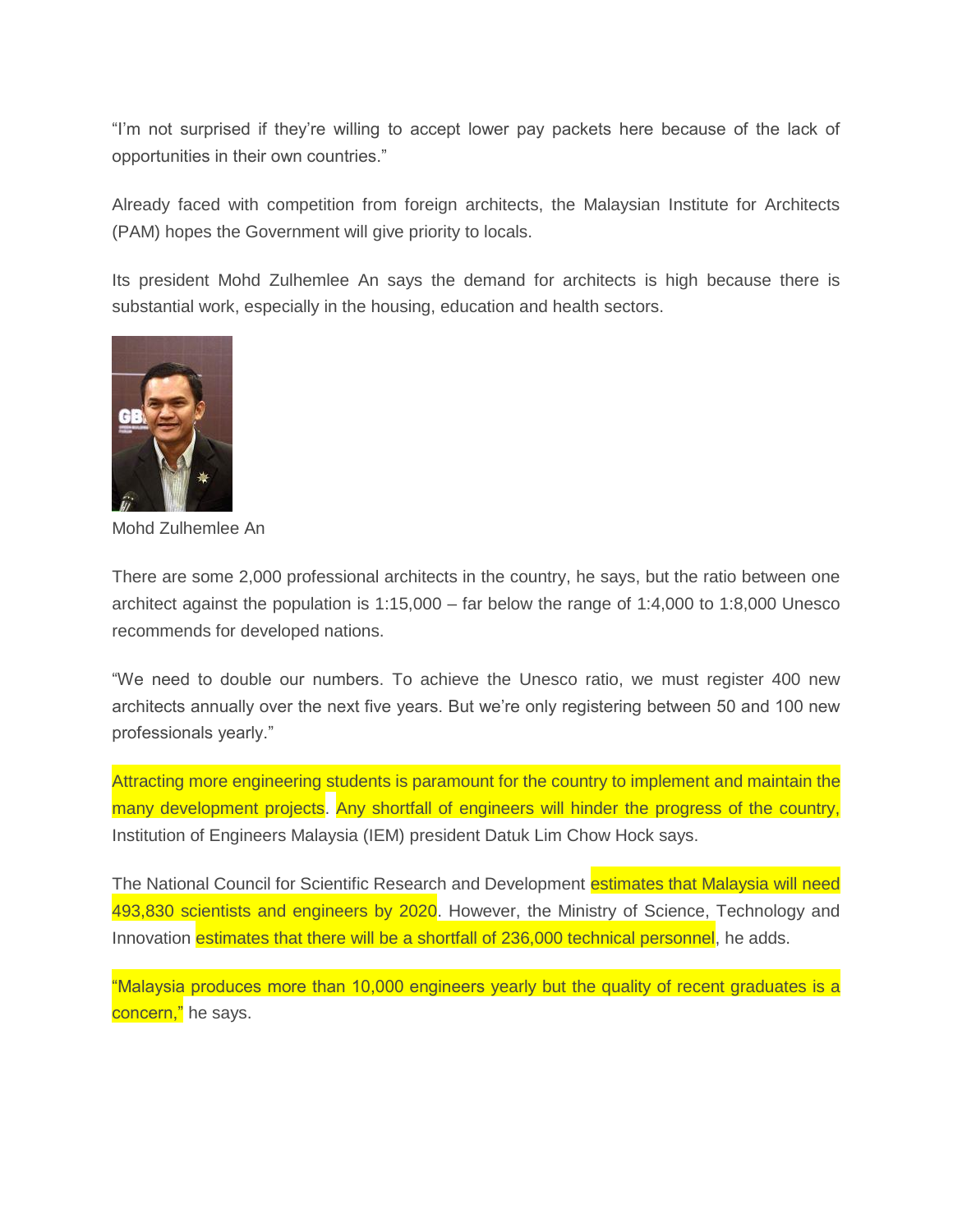In September last year, the Academy of Sciences Malaysia warned that Malaysia faces a bleak future with only 21% of those in upper secondary choosing to study science subjects in 2014, *The Star* reported.

If this trend of upper secondary students shying away from science subjects continues, Malaysia can expect to face a shortage of science graduates in the coming years, the Higher Education Ministry cautions. Interest in pure science has been declining worldwide over the last five to 10 years.

Locally, we've seen an increased swing in upper secondary science students applying for artsrelated courses at institutions of higher learning, the ministry says in an e-mail reply.

The majority of post-SPM science students (88%), however, tend to pursue science- and technology-based programmes at tertiary level, with about 12% of science students choosing to study non-science fields like literature, economics, accounting, finance, business and management, the ministry reveals.

For the 2015/2016 academic year, a total of 40,438 students were offered spots in 20 public institutions of higher learning nationwide – 59.06% of which were science stream students, the ministry adds. And, once accepted into a public university, about 95% stay in the sciences, it notes.

Utar research, development and commercialisation vice-president Prof Dr Lee Sze Wei is worried. There's an acute shortage of STEM workers, especially in electrical and electronic engineering and computer science and programming. And he expects the situation to get worse.



Prof Dr Lee Sze Wei

Demand for Utar's engineering and IT graduates has far exceeded supply, he shares, pointing to how top achievers receive multiple offers to choose from. Industry players often lament the shortage of STEM workers, he says.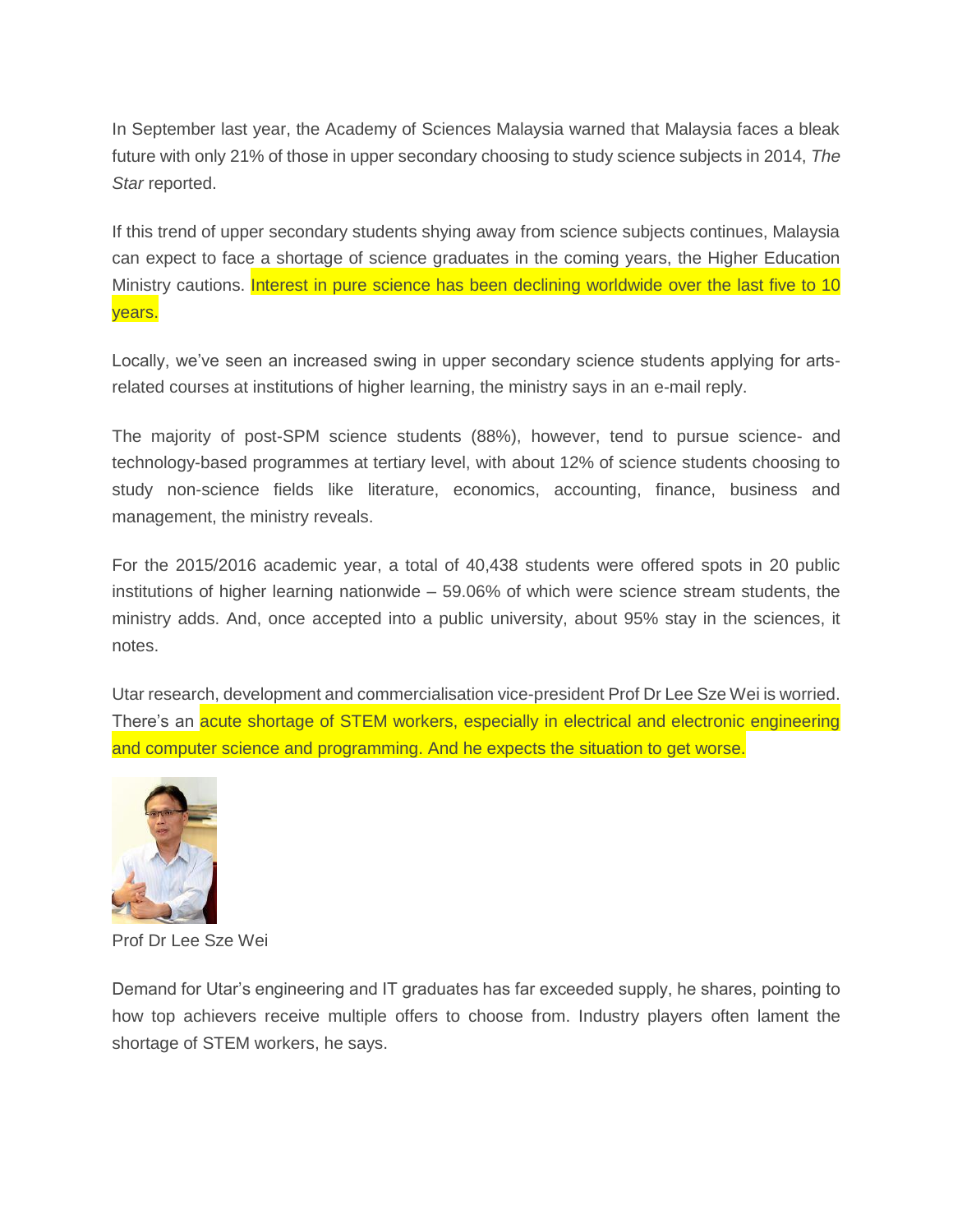He, however, says companies are "impatient". Fresh graduates are expected to contribute from the get go because of the competitive economy.

"To achieve the country's projected economic growth and industrialisation, we need more STEM graduates. Realising this, a 60:40 science/technical:arts ratio was implemented by the Government since 1970. We're drifting further and further away from the target.

"As we move up the value chain, we need more knowledge workers, especially in research and development. It will be difficult to meet the Government's goal of a STEM-driven economy by 2020."

We are still far from the 60% target, says Prof Dr Yang Farina Abdul Aziz, senior professor of Inorganic Chemistry at Universiti Kebangsaan Malaysia.

"There has been a drop in the number of science graduates. We have been seeing this trend over the years. A decade ago, there were about 70 students in my final year chemistry class. Now, my class size is down to half," notes Dr Yang Farina, who is also an Academy of Sciences Malaysia fellow and Malaysian Chemical Institute assistant honorary secretary.

Universiti Sains Malaysia (USM), however, hasn't seen a drop in STEM students yet, its deputy vice-chancellor (Academic and International Affairs) Prof Datuk Dr Ahmad Shukri Mustapa Kamal says.

"We have no problems. Year in, year out, our STEM courses are packed full. For competitive programmes like medicine, pharmacy and dentistry, applicants far exceed the places offered."

Dr Lee foresees the situation worsening if nothing is done to spark interest in the sciences at school level soon.

"We have to figure out why kids are shying away from STEM, which is a global trend," he warns.



Prof Dr Yang Farina Abdul Aziz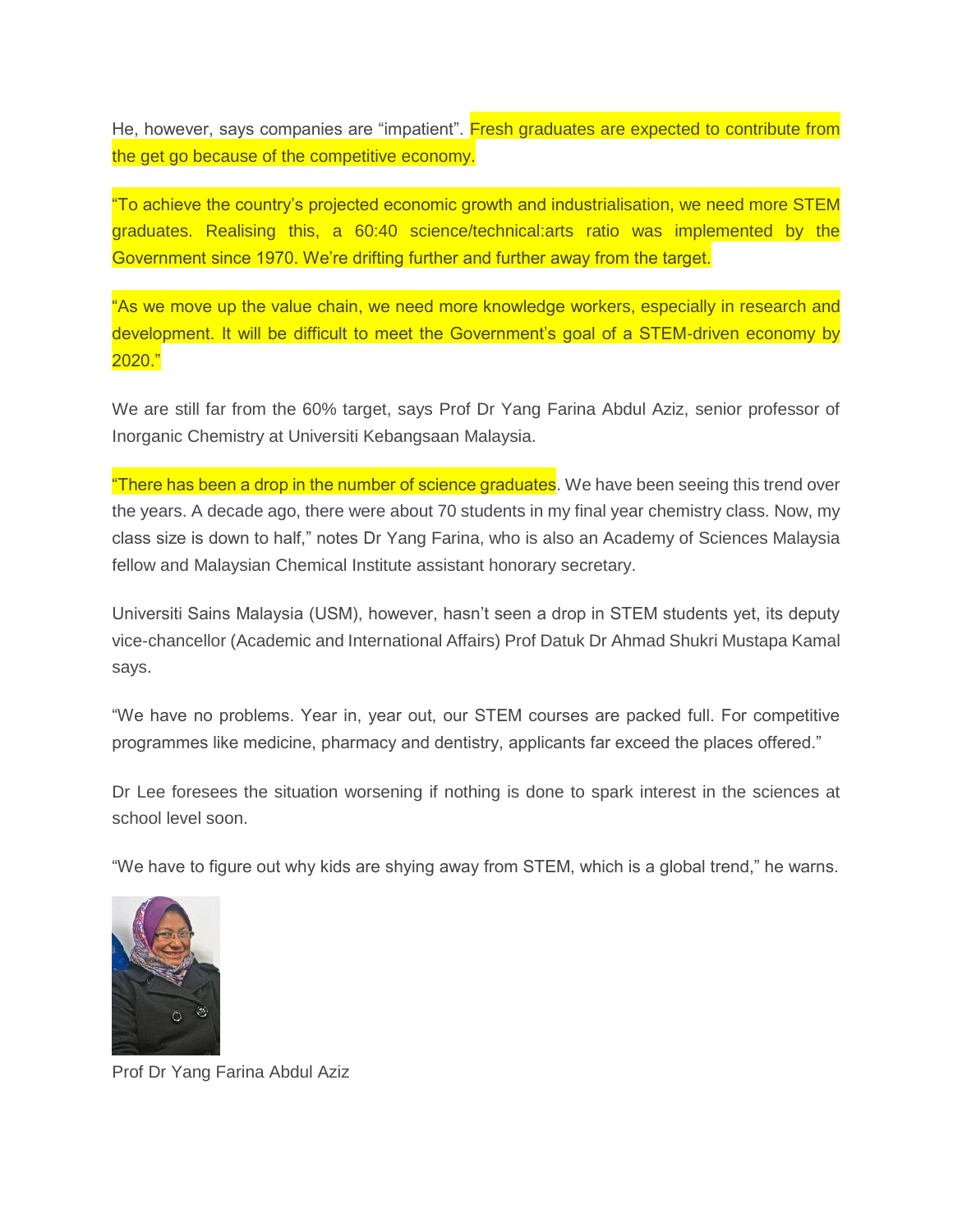Utar is studying the declining interest in the sciences among secondary and tertiary students. It will conclude its nationwide study next year. The trend, he says, was already evident from as early as 2012.

He estimates that the percentage of students pursuing pure science has hovered below 30% over the last few years.

From visits to schools and discussions with school heads, he says a dislike for mathematics is an often quoted reason. It could also be that students think STEM graduates have only the limited career options of engineer, scientist or doctor, which is wrong, he argues.

New opportunities are opening up every day within STEM industries, he observes. And many STEM graduates do very well in non-STEM fields because they're trained to be analytical.

For example, a banker with an engineering background will also look at investment projects from a technical perspective, which is an added advantage.

"STEM graduates branch out into fields like law and economics successfully. Instead of looking at their academic background as a waste, they see it an advantage."

He advises parents and students not to rule out the sciences in school, even if students don't think they will end up in a STEM career. This is because a science student can always opt to study accounting or business at tertiary level but an arts student does not have the same flexibility to switch to a STEM degree at tertiary level.

"Students shouldn't limit their options. And, schools should let students with high interest in science take the science stream instead of just focusing on PT3 exam results to stream them. In the 1980s, students fought to be in the science stream. Now it's a challenge to fill a class."

Gopal Kishnam agrees. He calls on the Education Ministry to be "more flexible and open" when streaming students.

Dr Lee thinks the delivery of science and mathematics needs improvement. "Otherwise, the lack of creativity will kill interest."

Students can't see how trigonometry, for example, can come in handy in life.

"That's why it's important for teachers to focus on applicability. Schools feed us students and we feed the industry. What can we do at tertiary level if there are no science students coming in?" he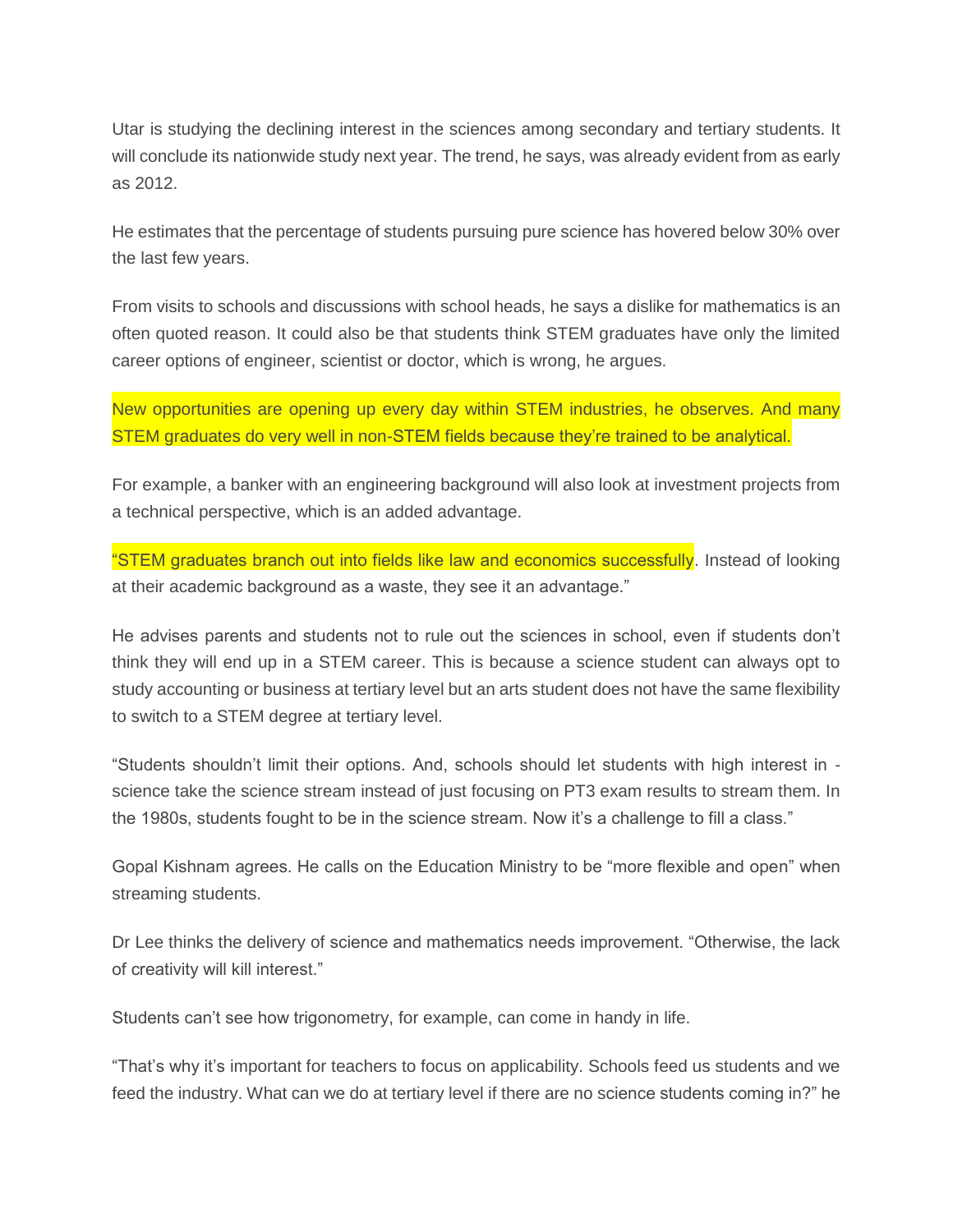asks. "If the number of science students coming in is already low, and among them, more are switching to non-STEM degrees, how are we to produce knowledge workers for the country?"

An economy based on creativity and innovation needs human resources with strong foundation in mathematics and sciences, Malaysian Employers Federation (MEF) executive director Datuk Shamsuddin Bardan feels.



Datuk Shamsuddin Bardan

We must move up the value chain and be more creative and innovative to transform the economy, he says.

"For example, we should be focusing on biotechnology to improve agriculture yield and quality, and discovering alternative energy sources, but such projects must be initiated by the government."

There must be a balance between STEM, Arts and Technical and Vocational (TVET) graduates based on current and future industry requirements. Initiatives under the 11th Malaysia Plan are projected to generate approximately 1.5 million new jobs by 2020, of which 60% needs TVETrelated skills. But if we can't produce enough STEM graduates, our ability to retain and attract value-added, high value investment may be compromised, he warns.

In the United States, Japan and other developed countries who are ahead of the rest in fields like nuclear technology and space exploration, much of the work involved is driven by the government through specific research and projects.

Malaysia spends about 1.13% of its GDP on research and development. This is not enough, because developed countries fork out more than 3%.

Stronger governance structures in science and technology and better coordination in implementing national science and technology policies are needed.